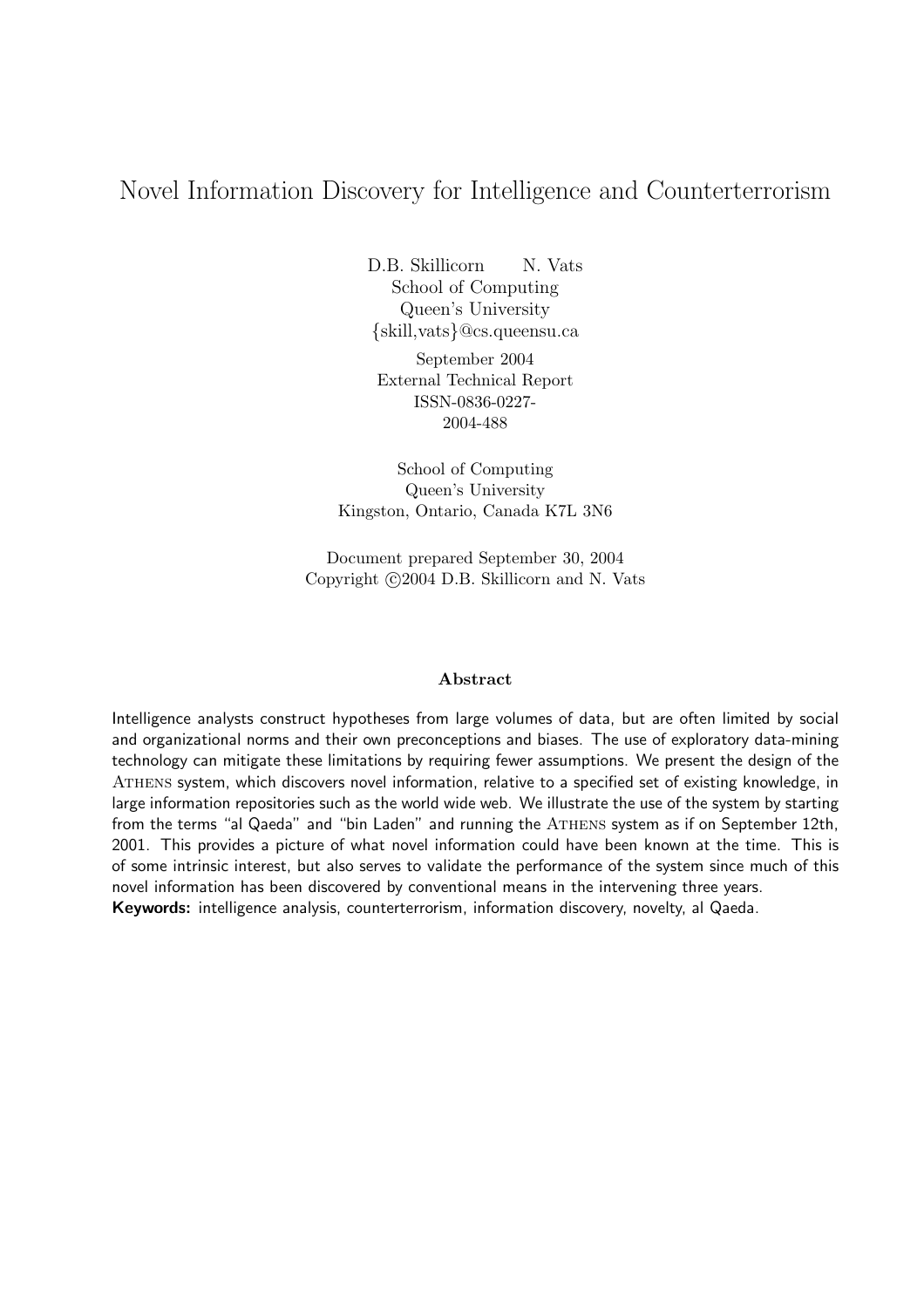#### Novel Information Discovery for Intelligence and Counterterrorism

D.B. Skillicorn and N. Vats skill@cs.queensu.ca

Abstract: Intelligence analysts construct hypotheses from large volumes of data, but are often limited by social and organizational norms and their own preconceptions and biases. The use of exploratory data-mining technology can mitigate these limitations by requiring fewer assumptions. We present the design of the ATHENS system, which discovers novel information, relative to a specified set of existing knowledge, in large information repositories such as the world wide web. We illustrate the use of the system by starting from the terms "al Qaeda" and "bin Laden" and running the ATHENS system as if on September 12th, 2001. This provides a picture of what novel information could have been known at the time. This is of some intrinsic interest, but also serves to validate the performance of the system since much of this novel information has been discovered by conventional means in the intervening three years.

Keywords: intelligence analysis, counterterrorism, information discovery, novelty, al Qaeda.

### 1 Introduction

It is helpful to think of an intelligence analyst as interacting with two different spaces: an information space and a hypothesis space. The information space contains facts of various kinds ('data'); it is typically extremely large. There are many difficult issues in the design and use of such a space, for example whether its content is controlled by the analyst (a pull model) or from some outside source (a push model); whether there are gatekeepers who control what information can appear within it; and what is the relationship between organizational barriers and separation of information spaces. Good solutions to these problems are necessary to good analysis, but they are in the domain of information retrieval, and we will not consider them further. The critical feature is that the information space is a passive object, providing no guidance about how its contents are to be understood or interpreted. So improvements in information spaces do not necessarily lead to improvements in analysis.

The hypothesis space contains the hypotheses ('knowledge') derived from the information space. These hypotheses have a natural quality metric based on (a) the evidence that supports them in the information space, and (b) their explanatory power. A good hypothesis is one for which there is good evidence in the information space, and which has some predictive power (in Popper's terms, is falsifiable [11]). Such hypotheses become the basis for action in the real world. A poor hypothesis is one that is not supported by the data, or one that doesn't explain much (it is either bad or useless).

The central task of an intelligence analyst is to populate the hypothesis space with high-quality hypotheses. The standard way to do this is to use the analyst's skills, intuition and hunches to develop hypotheses and then validate them (or not) against the data in the information space. This process is often iterative; an initial hypothesis is partly validated, but the evidence against it suggests an alteration that creates a better hypothesis.

It is clear what the limitations of this process are. Hypotheses that are inconceivable to the analyst are never examined against the knowledge base. In practical terms, possible but unlikely hypotheses are never examined either. The process is fundamentally limited by analyst (and organizational) norms and preconceptions. This seems to be at the heart of what the 9/11 Commission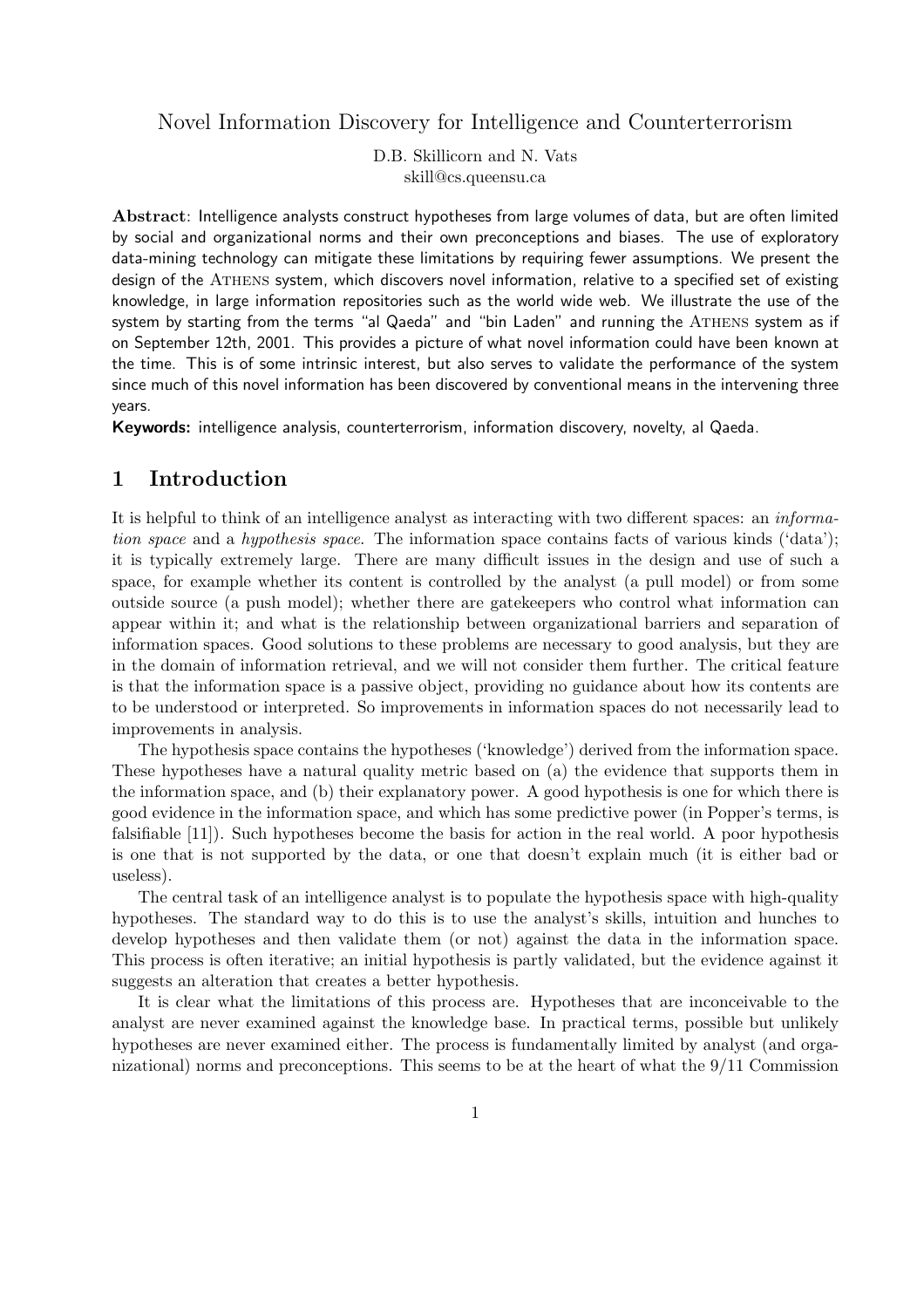[5] described as a "failure of imagination" in the runup to the September 2001 attacks against the World Trade Center.

One possible enhancement for intelligence analysis is exploratory data mining, a family of techniques that are able to build models from data without prespecified hypotheses. Of course, this approach contains its own preconceptions, both in the choice of model building technique, and in the parameters used to build each model. However, these preconceptions are of a different kind, assumptions about *structure* in the data, rather than the social and political norms that can often affect a human analyst. Techniques such as social network analysis and link analysis have been used to search for criminal behavior  $[1, 8]$ , for patterns in communication  $[13, 16]$ , and for counterterrorism [3, 12]. Techniques such as matrix decompositions [14] have also been used for counterterrorism. Overviews of this approach are Popp et al. [10] and Taipale [15].

The techniques mentioned above assume that the information space is a single dataset that can be processed directly using flat file or database storage. They cannot be directly applied to an information space such as the world wide web. The content of the entire world wide web is surely no more than a few hundred petabytes (which is well within the range of high-performance data mining systems) but the content is arranged in an awkward and highly distributed way. Techniques are needed that can handle both the pragmatics of size and distribution, and also the fact that almost all of the content of the world wide web is irrelevant to most hypotheses.

We present the ATHENS system, which can be used to attack the hypothesis-generation problem using large information repositories such as the web as its information space. Search engine technology is adequate for discovering all of the information about a topic for which reasonable descriptors (keywords) are known. Several search engine enhancements are even capable of organizing the results of a search in useful ways, for example clustering similar pages [6], or ordering so that the most interesting pages (by some metric) are presented first. This already represents a step towards the intelligence analyst's goals. However, the major drawback with the search engine approach is the need for descriptors; a search engine cannot search for something that the analyst does not know about, and so is limited by the analyst's preconceptions in the same way as other directed tools.

The Athens system is explicitly designed to find novel information (that is whose existence is not known to the analyst), but novel information contextualized by what the analyst does already know. In other words, Athens does not produce random nuggets of new information, but rather enables answers to questions such as: "I know all about topic  $X$ ; which other topics  $Y$ ,  $Z$  are related to X but are not easily findable knowing only X".

To use Athens, an analyst provides a set of keywords representing knowledge that is already familiar. The system returns clusters of new information that is relevant to the familiar knowledge but too indirectly connected to be easily discovered by browsing from the pages containing the familiar knowledge.

We illustrate the use of ATHENS by showing the results from the initial keywords "bin Laden" and "al Qaeda", executing the system as if on September 12th, 2001. These results are of considerable intrinsic interest, since they show what knowledge would have been readily accessible had ATHENS been in existence then. These results also allow us to validate the ATHENS system because much of the information related indirectly to the query concepts has been discovered in the intervening three years [4, 7]. Overall, much useful information that has come to light over the past three years would have been available contemporaneously using ATHENS. Significantly, however, these results support the claim that, at least from public data, the September 11th attacks could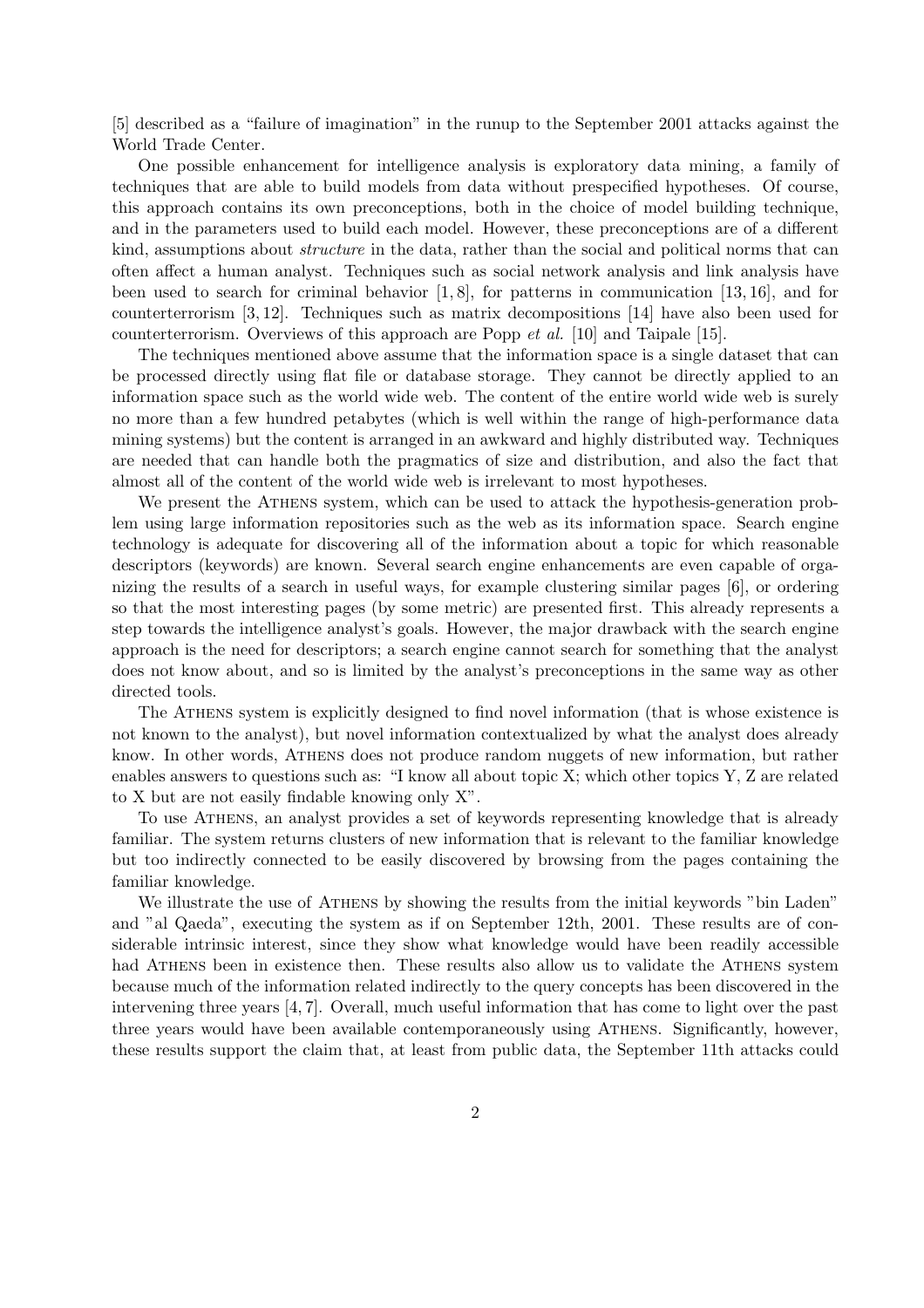not have been predicted.

#### 2 The Athens system

Search engines are designed to find and retrieve the most relevant documents corresponding to a user query. However, this does not suit them well for open-ended, exploratory knowledge discovery. Suppose a user searches using keyword  $X$ . The list of retrieved documents will contain references to other topics, some of which may be new to the user. However, the ordering of the search results will tend to spread these references to new topics  $Y$  and  $Z$  at random through the list, so it is hard for the user to notice them.

Furthermore, if a user does notice topic  $Y$ , a search on  $Y$  is likely to produce another large list of documents which will mention further new topics. In other words, the occurrence of new information in search results is both random and growing in size.

For example, a Google search for "osama bin laden" returns 582,000 pages. Only 9440 of these pages also mention Hambali, a major link between al Qaeda and South-East Asian Salafist terrorists, the first page ranked at position 121. A new search on "hambali" returns 20,100 pages. It is apparent that the process of elucidating the important connections within al Qaeda using this approach quickly becomes impractical. The problem is that the world wide web, considered as a graph whose edges represent co-occurrence of terms, has high degree. Searching out from a known set of terms or pages reaches a huge number of pages within only a few steps. Furthermore, there are few hints about which 'directions' in this graph are likely to be productive.

The Athens system provides a focused way to look for novel information in systems such as the web. It begins with a set of terms, representing the user's existing knowledge. This initial information is used to create a representation of the user's background knowledge, from which new, contextualized search queries are constructed. The results of these queries are clustered, both to remove less useful information and to organize what is found. After this phase, the content retrieved by the system is a good representation of what the user knows or could easily discover using standard techniques. The entire process is now repeated, starting from each of the first-level clusters, to retrieve content that is both relevant (because of the contextualized search) and novel (because it goes beyond what can be easily discovered).

The key steps of the ATHENS discovery procedure are:

- Closure: This step identifies the central content that the user's list of keywords represents. It is implemented by searching using the keywords, selecting the most relevant pages returned, and extracting a concise description of their content. In the current implementation, this description is a set of nouns ranked by importance. Closure ensures that the starting point for information discovery is not skewed by the user's particular choice of keywords (or from a different perspective, permits users to be casual in their choice of initial keyword lists).
- Probe: This step begins the process of acquiring new information from the foundation of the closure. New queries are generated by combining terms from the original keywords with terms from the closure.
- Cluster: This step organizes the information returned by the probe queries. Pages are clustered using a spectral partitioning technique. Those pages that do not fall into clusters are discarded; each remaining cluster is presented as a unit of novel information, with a set of descriptive words extracted from it.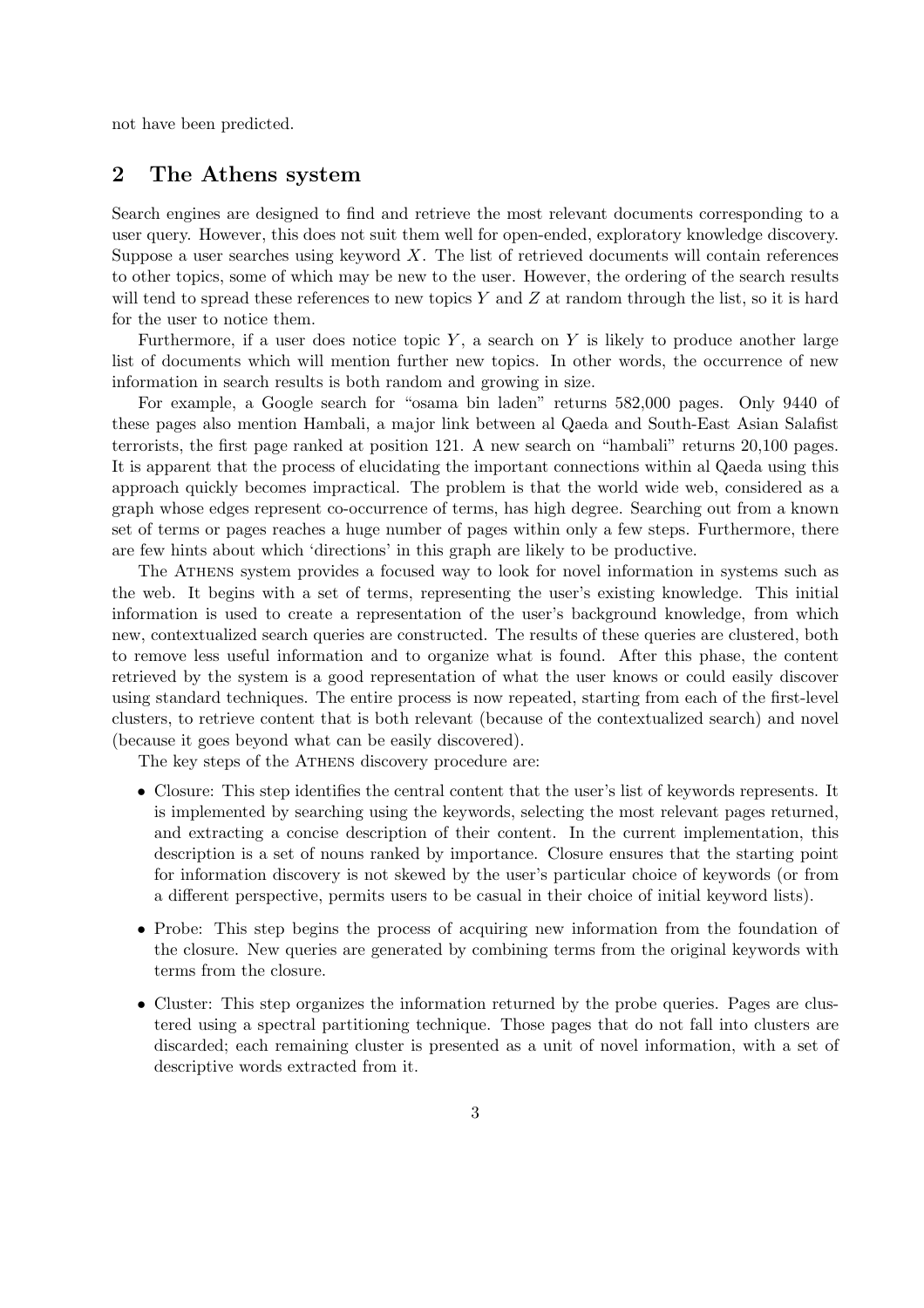• Iterate: The iterate step repeats the three steps above, using the cluster descriptors as the starting points for the second iteration.

#### 2.1 Algorithm

Given an initial search query  $Q$  (a set of keywords), the following operations are applied:

- 1. Closure:
	- Retrieve a subset  $S$  of the most relevant web pages for  $Q$  using an underlying search engine. In the current implementation, Athens uses the Google WebAPI to retrieve search results. This API enables searches to include phrases as well as single words, and to restrict queries to particular domains or time ranges. (Other search engines and other information repositories can be used by making a few low-level changes in the system.)
	- Create a list of nouns and their frequencies for each page using the MontyTagger, a parts-of-speech tagger [9]. The nouns from the original query (which must necessarily be present) are removed at this stage. (The motivation for using nouns is that, in English, they best capture the content of the page.)
	- Combine the noun lists from all pages into a single list, summing their frequencies. Note that this automatically gives longer pages (those with more content) more influence. A stopword list is used to remove common words.
	- Eliminate the less discriminating nouns by comparing their relative frequency in the combined list to their relative frequency in the BNC corpus [2], a large collection of written and spoken English. Only those nouns whose relative frequency in the retrieved pages is greater than in ordinary English are retained.
	- Order the list by descending differential relative frequency (i.e. how much the relative frequency differs from that of the BNC).
- 2. Probe:
	- Form a set, Q, from the original search terms by leaving out one term each time. Form the cartesian product of Q with the list of nouns constructed during the previous step, ordering the product by the order of the list.
	- Select some prefix of this ordered list and use each set of terms as a search query. Create noun lists from the returned pages as in Step (1).
	- Create a page-page matrix,  $P$ , whose ijth entry represents the similarity between page i and page j. Let  $L_i$  and  $L_j$  be the noun lists for pages i and j respectively, and  $f_{n_i}$  be the frequency of noun n in page i. Then the *Jaccard similarity* between pages i and j is

$$
\frac{i \cap j}{i \cup j}
$$

where

$$
i \cap j = \sum_{nouns} min(1, f_{n_1}, f_{n_2})
$$

and

$$
i \cup j = | L_1 | + | L_2 |
$$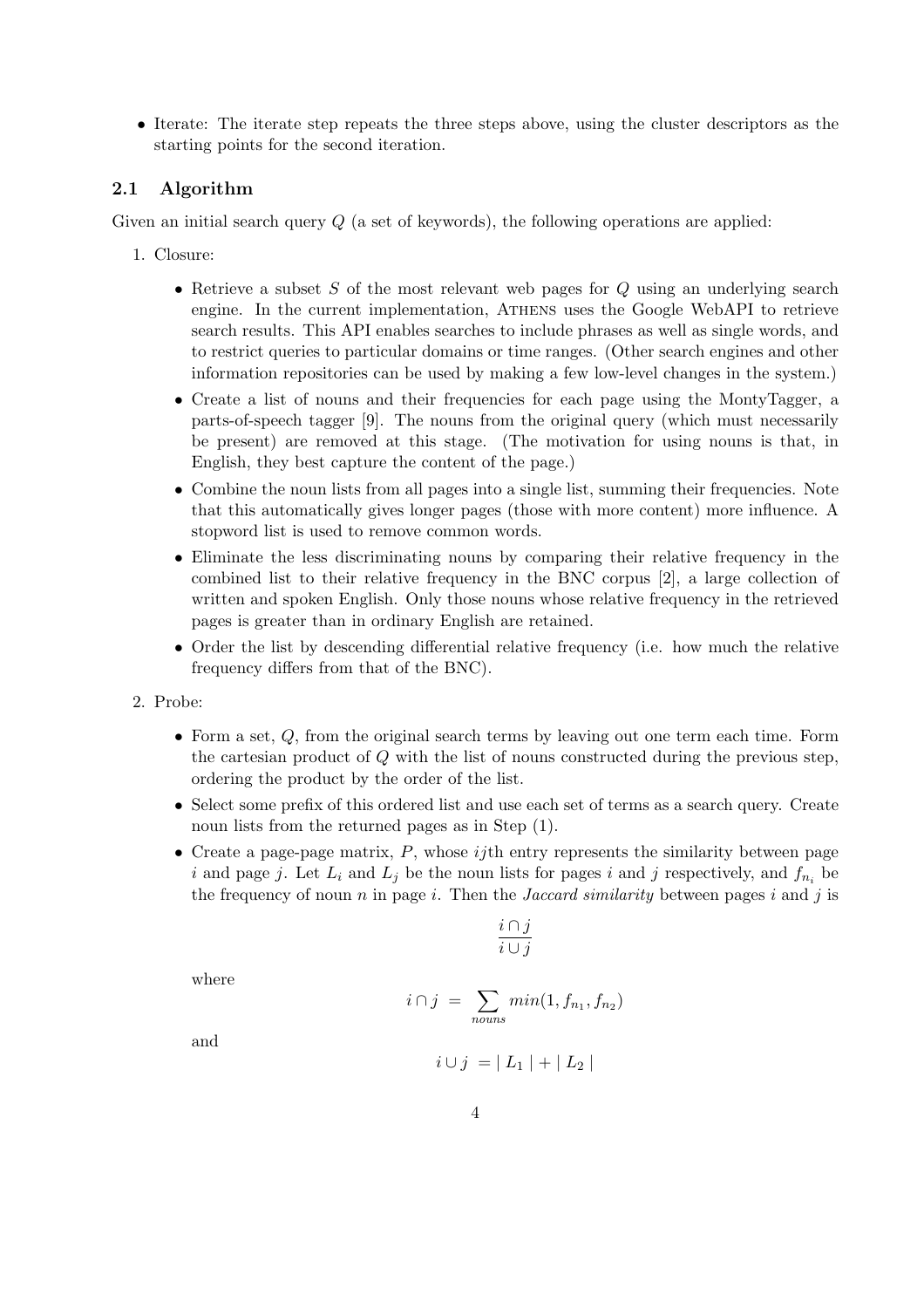3. Cluster:

• (a) Compute L, the normalized adjacency matrix of  $P$ , whose off-diagonal elements are

$$
L_{ij} = \frac{P_{ij}}{\sqrt{d_i d_j}}
$$

where  $d_i$  is the *degree* of page i, the row sum in P. The diagonal elements of L are set to 0.  $L$  is a normalized representation of  $P$ .

• Perform SVD on  $L$  and truncate to  $k$  dimensions so that

$$
L\approx U_k S_k V_k'
$$

- Cluster the pages by putting two pages in the same cluster if the magnitude of their vector sum exceeds  $\alpha$  of the sum of their magnitudes. A page which does not fall within any existing cluster becomes the seed of a new cluster.
- For each cluster, generate a descriptive set of nouns, and a web page consisting of links to the pages in the cluster.
- 4. Iterate: Repeat the steps above for each cluster, using a prefix of the descriptive set of nouns as the initial keyword set.

Athens requires an underlying environment that is able to produce ranked lists of responses to a search query. Hence it is easily portable to other settings. It is also, at present, limited to English because of the dependencies of the tagger and the use of the BNC to determine how unusual each word is. These deficiencies are pragmatic rather than fundamental.

#### 3 Experiment

We now illustrate the application of ATHENS by beginning from the initial keywords "bin Laden" and "al Qaeda" *as the system would have performed on September 12th, 2001*<sup>1</sup>. The purpose of this example is to illustrate what novel information would have been available immediately after the attack. The presumption is that data immediately relating to Osama bin Laden was known and understood. We now know that this was not entirely the case, but that aspect of the problem is not addressed here. Athens provides an answer to what information might have been missed, and what information might have been underappreciated because it was too diffuse to be detected.

The following parameters were used: number of pages in Closure: 10, number of pages in Probe: 5, number of new queries in Probe: 20, α: 1.92, and cluster representation: 3 terms (first phase), and 15 terms (second phase).

We first show the three-word queries generated as cluster centers after the first phase (Figure 1). These clusters are not part of the output of the system, but they are useful in better understanding the output of the second phase. All of the descriptors at this stage have an obvious relevance, although it is clear that Set 8 are very general, so we might expect that its derivatives at the next level might be insufficiently contextualized to be useful. The problem here is that the ATHENS system is purely syntactic. Hence it correctly discovers that "New York" is a relevant term but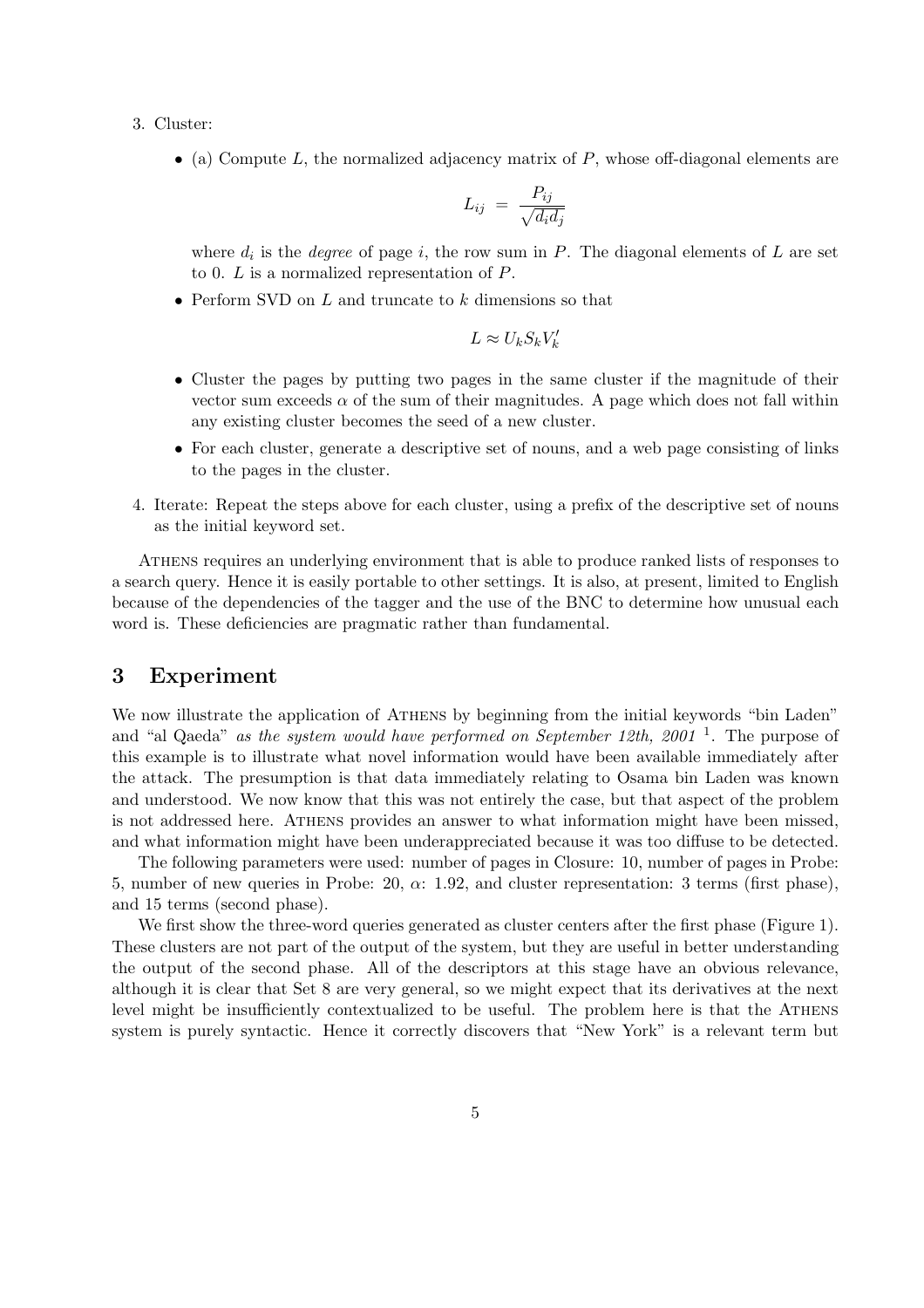| cluster        | descriptor                   |
|----------------|------------------------------|
| 1              | Kherchtou Nairobi Mohamed    |
| $\overline{2}$ | Mohamed Odeh United          |
| 3              | Pakistan Taliban Afghanistan |
| 4              | Afghanistan American United  |
| 5              | Kosovo Islamic Western       |
| 6              | Muslim Peninsula Americans   |
| 7              | Mullah Rabbani Taliban       |
| 8              | York States United           |
| g              | Pakistan India Terrorism     |

Figure 1: First level cluster descriptors

does not understand that it is a phrase and its words should be kept together. "York" as a search term loses context.

Table 1 shows the 15-term descriptors generated for each second-level cluster. The system generates HTML pages containing the complete list of URLs corresponding to each cluster. These pages are the most useful way to interact with the results of the Athens system. However, the 15-term descriptors provide a way to summarize the system's output.

The 15-term descriptors are generated from the complete list of nouns in the pages of a cluster, with stopwords removed. Apart from acting as a compact description of each cluster, they are also useful as a set of search terms to find further content related to each cluster.

Humans tend to assume that the structure of the web approximates a human ontology, but we have evidence from the use of ATHENS that this is not the case. In particular, well-defined clusters exist whose content is coherent but is not of the form that a human would have constructed. Sometimes the clusters generated by Athens do not seem obviously coherent to humans; and yet their existence is clear. This is a drawback to 15-term descriptors; although they are good descriptors for the content of a cluster, humans sometimes find them opaque.

Humans using ATHENS also exhibit *ontological bias* – they expect the system to return clusters that are not only novel and relevant, but are also ontologically similar to the initial query. Because Athens, and the tools on which it is built, are essentially syntactic, clusters sometimes surprise users because they seem (superficially) to be "off topic". Although this can be perceived as a weakness of Athens, it is arguably one of its strengths, since it presents information that is less biased by user expectations than a more semantic system would.

| Label 1 | Cluster identifier and search terms                                                                             |
|---------|-----------------------------------------------------------------------------------------------------------------|
| -1.1    | Odeh Hage Rick Halperin York Albright United Embassy States Judge American Florida<br>Americans Kenya Tanzania  |
| 1.2     | Blair Hutchinson Poage Piper Rick Halperin Texas Ashley Flaherty Engleton Chester<br>County Elmore Allan Rensch |

Table 1: Descriptors for second level clusters

<sup>1</sup>Google does not maintain snapshots of the web at different times, so the possibility of capturing a page that has changed more recently exists. In fact, only one anachronistic page was discovered among the results.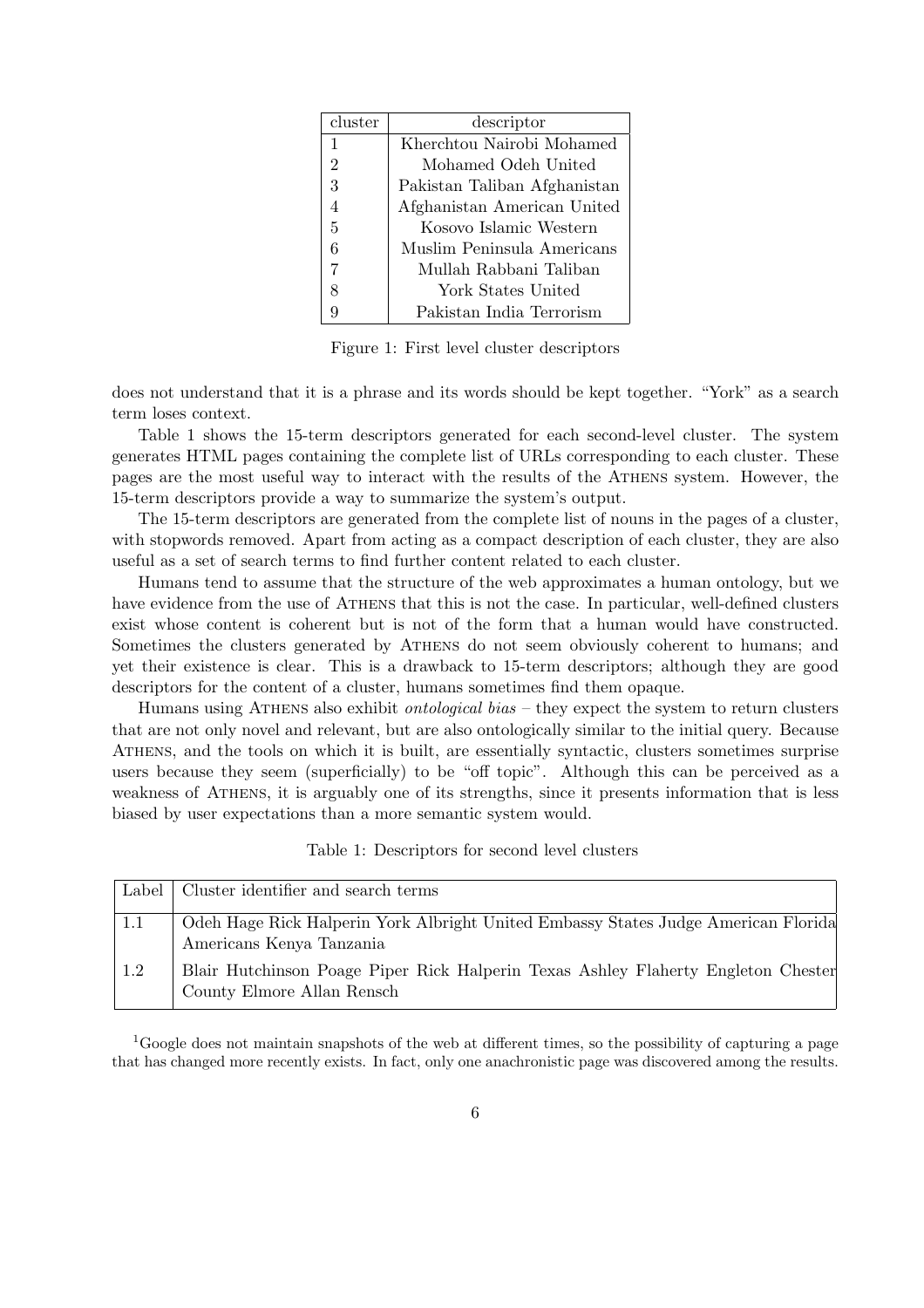## Table 1: (continued)

| 1.3       | Texas Halperin Rick United States Gaudin Kenya Salazar Press Hage Clinton Messages<br>Odeh Calif District                         |
|-----------|-----------------------------------------------------------------------------------------------------------------------------------|
| 2.1       | Nairobi York Kenya Osama Tanzania Americans Franken States Washington Roger Cos-<br>sack Embassy Khamis August Khalfan            |
| $2.2\,$   | American States Somalia Islamic president General Nations Saudi August Ladin Egypt<br>Israel Morocco UNOSOM State                 |
| 2.3       | Fazul Dalitz Hage Islamic American Owhali Nairobi Osama Jews Afghanistan Arab Sudan<br>States EmergencyNet ERRI                   |
| $2.4\,$   | Reza Washington York Embassy Bombing Prosecution State April Department Hage<br>Saudi Federal States Government East              |
| $2.5\,$   | Chair Abdul Razak Professor States Malaysia Ohio Sulaiman University Scholar America<br>Prime Minister Southeast                  |
| 3.1       | Iran Islamic Kabul United Islam Sunni States Shia Muslim India Sharif American Russian<br>Alliance Tehran                         |
| $\!3.2\!$ | RAWA Peshawar Women Kabul Afganistan International Association Revolutionary<br>April Afghans Secretary Minister NWFP Chief Party |
| $3.3\,$   | Islamic United Indian Kandahar Kabul States Omar Islam Bamiyan Buddhas Secretary<br>Buddha December India Taleban                 |
| 3.4       | Iran Islamic Taleban September Tehran Sharif Islamabad Saudi Mazar Republic York<br>Aziz Arabia Kabul Islam                       |
| $3.5\,$   | Iran Sharif Kabul United Mazar President Nations Teheran Afghans York Mission Shia<br><b>August Security States</b>               |
| 3.6       | Islamic Kabul Kandahar Islam Kashmir Afghans General United Mujahideen Iran India<br>Sharif Asia Americans Muslim                 |
| $3.7\,$   | Islami Islamic Hikmatyar Hizb Rabbani Khalis Islamist Pashtun Jamiat Mujahideen<br>Kabul Burhanuddin Muslim Party Mohammad        |
| 3.8       | Islamic Muslim Muslims Quran Allah Prophet Quranic Mohammed Ambassador Islam<br>Shukriya America Hashemi Kabul Hindus             |
| $3.9\,$   | Government August Opinion Business Brig Imtiaz Bank Hindu India Intelligence Nan-<br>garhar Tech Catalyst Investment Banking      |
| 3.10      | Islamabad Sudan Internet Friday Osama Lahore InfoTimes Career Service Karachi Kash-<br>mir Services Peshawar Quetta Nation        |
| 4.1       | Hoover Taliban Kandahar Kabul Soviets Taliban Islamic Azad Jamiat Jihaad Straight<br>Communist Mike Journalists Cindy             |
| 4.2       | Taliban States Iran Pakistan Middle East Islamic Brown University Americans William<br>Beeman html Economic Bombings              |
| 4.3       | President Islamic Kyrgyzstan Kyrgyz Taliban Central States Akayev Republic Veterans<br>Libya Iran Egypt Situation Bush            |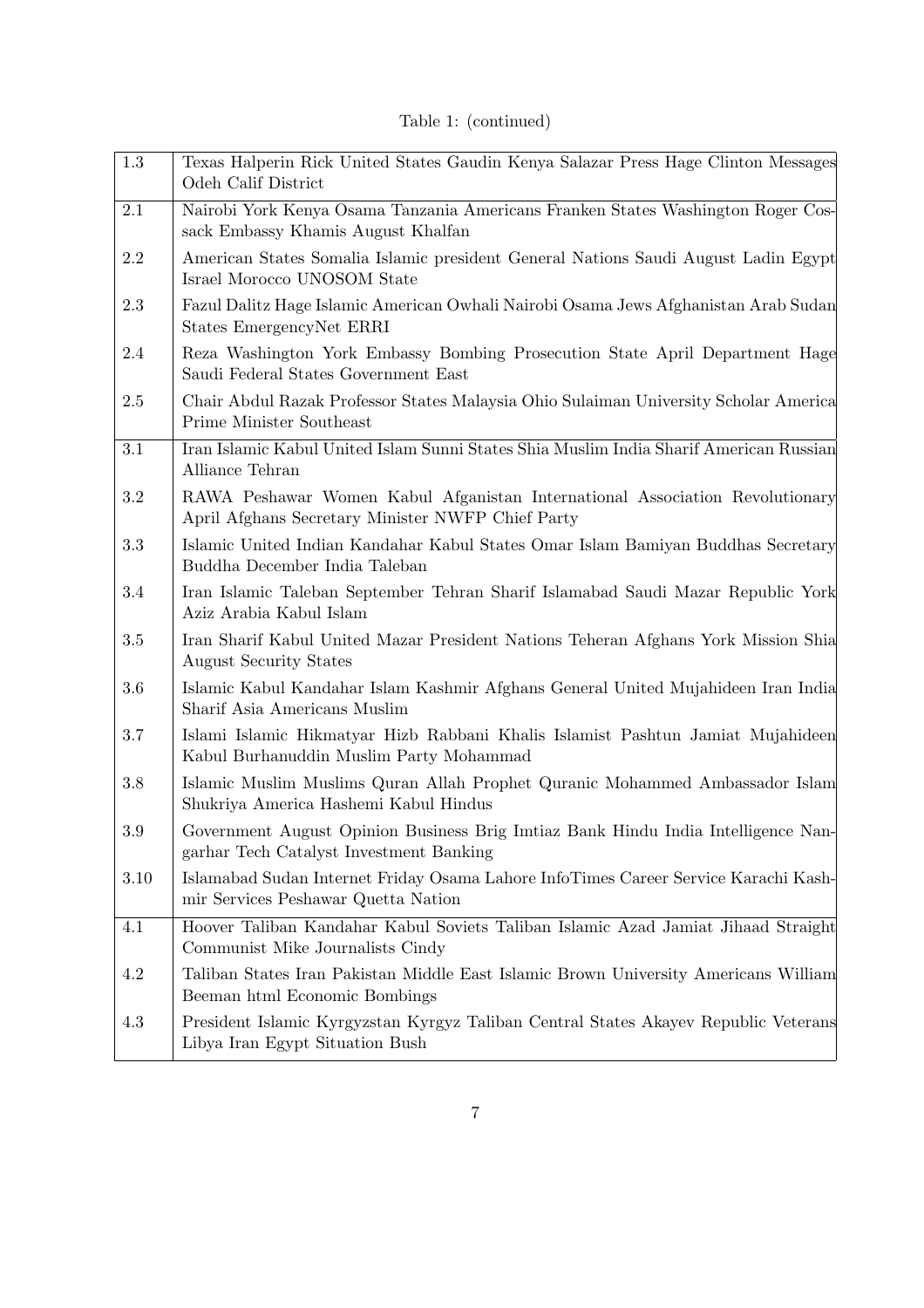Table 1: (continued)

| 4.4     | Islamic State Embassy International Kabul Department Asia Pakistan Travelers Sharia<br>Globe Washington Medical Information Global  |
|---------|-------------------------------------------------------------------------------------------------------------------------------------|
| 4.5     | Taleban Islamic Pakistan Taliban Iran Osama International Amnesty Nations Kabul Gen-<br>eral States Islam Saudi Muslim              |
| 4.6     | Iran States India Islamic Tehran Pakistan York Russian State President Anglo Depart-<br>ment World Britain Washington               |
| 4.7     | States State Islands President Vidal Okinawa Address Japan Union Soviet Sutton Island<br>Inaugural America January                  |
| 4.8     | States Rights Human July April Colombia March Argentina Detention Death Committee<br>Torture Americas International Violations      |
| 4.9     | Islands Jan28 Island Mar31 Republic Jan4 Apr31 South North Codes Country Guinea<br>Arab Cape British                                |
| 4.10    | Islands Africa Assigned ASIA Republic Island South Coded East Arab Yemen French<br>Azerbaijan Central West                          |
| 4.11    | Dollar Franc Pound Islands French States Peso East Countries Caribbean Dinar Zealand<br>Rupee Island Guinea                         |
| 4.12    | Muslim Islamic Muslims Quran Taliban Allah Prophet Quranic Mohammed Shukriya<br>Islam Kabul Hindus Sikhs Perfect                    |
| 5.1     | Albanians Albanian Orthodox Serb Church Serbian Serbs Muslim Metohija Europe<br>Bosnia Christian Muslims Serbia Catholic            |
| $5.2\,$ | Albanians Albanian Albania Muslims Muslim Serbian NATO Serbs Europe Kosovars<br>Kosovar Macedonia West Yugoslavia Balkans           |
| $5.3\,$ | NATO Yugoslavia Serbs Bosnia Albanians Serbian Albanian Milosevic Serbia Yugoslav<br>Serb Muslims Bosnian Muslim Balkans            |
| 5.4     | Albania Bosnia Muslim Iran Serbs Iranian Saudi Albanians Saudis Israel Afghanistan<br>April Croatian Yugoslav Albanian              |
| 6.1     | Islam Islamic Muhammad Allah United States World Christian Mohammad Melungeon<br>English Christians Elijah Prophet North            |
| $6.2\,$ | Almighty Jihad Islamic Islam Jews Crusaders Shaykh Muhammad Group Egypt Arabian<br>Front Statement Iraq Imam                        |
| 6.3     | Philippines Marcos Filipinos Base Pacific Indigenous Filipino President Clark Force Island<br>Subic Naval Japan Army                |
| 6.4     | Islam Philippines Filipinos Mindanao Moro Christian Peace Agreement Filipino Chris-<br>tians Islamic ARMM South Philippine Province |
| 6.5     | Republic Vietnam Vung Mindanao Philippines China Pacific Saigon Japan Empire United<br>Japanese Singapore World Dairen              |
| 7.1     | RAWA Afghanistan Peshawar April Afghans Pakistan Tuesday Saudi Police Revolution-<br>ary Association Kabul Women Khalili Road       |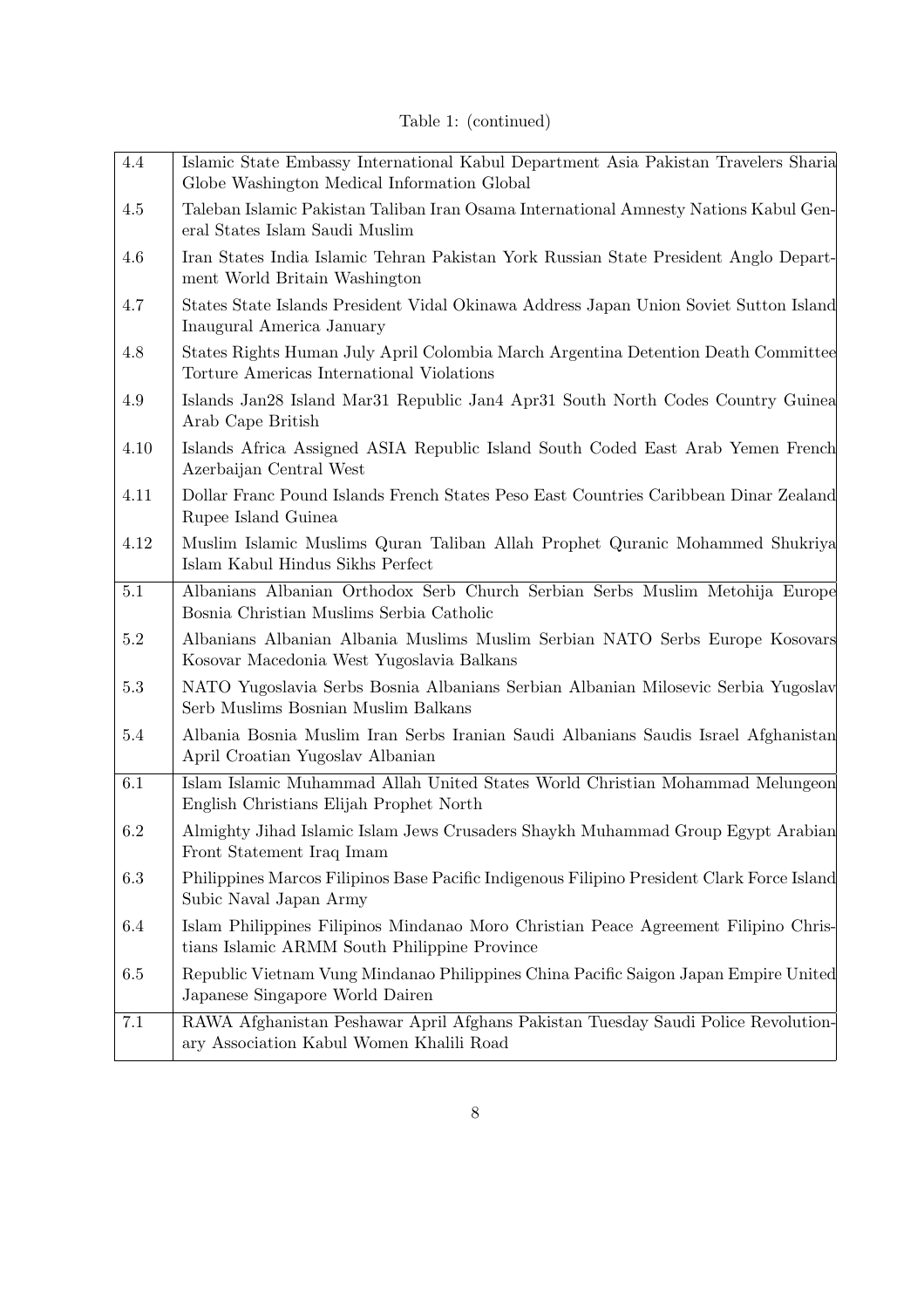| Table 1: (continued) |  |  |  |  |
|----------------------|--|--|--|--|
|----------------------|--|--|--|--|

| $7.2\,$   | Mirror China Afghan Afghanistan President Japan Islamic State Chinese Tech Advanced |
|-----------|-------------------------------------------------------------------------------------|
|           | Sitemap Parliament European Massoud                                                 |
| 8.1       | School District Local Nevada Middle Schools Public High County City Unified Junior  |
|           | Shelley Valley East                                                                 |
| 8.2       | Census County Pennsylvania Listings Genealogy Records Data USGenWeb Septennial      |
|           | Update Ancestry Sign MyFamily Software Policy                                       |
| 8.3       | County Census Genealogy GenSource Guide Found Records Common Archives Policy        |
|           | Pennsylvania Ancestry Directory Highlighted Tree                                    |
| 8.4       | Pennsylvania Times Daily Journal Post Herald Gazette Australia Star Sunday Morning  |
|           | Pittsburgh National Sharon Pakistan                                                 |
| 8.5       | Gazette Boston Pennsylvania Advertiser Journal London Massachusetts Weekly South    |
|           | Carolina American Virginia Bath Hampshire Great                                     |
| 8.6       | University College Michigan Illinois Virginia Xavier Wisconsin Tech Boston Univ     |
|           | Millersville Southern School Tennessee Central                                      |
| 9.1       | South Asia Bush President States Kashmir United American China Russia Ambassador    |
|           | Foreign Brookings Afghanistan Policy                                                |
| $\rm 9.2$ | Kashmir October Jammu Kashmiri Killings Times Terrorists Information Poonch Ter-    |
|           | rorist Islamic Pandits Network Tribune Srinagar                                     |
| $\rm 9.3$ | Kashmir Islamic Islamabad State Muslim Department Afghanistan Singh China Delhi     |
|           | Asia Nuclear Kashmiri South Government                                              |
| 9.4       | South Reuters Durban Paul Africa Sept Richardson Aligned Movement 12th Delegates    |
|           | Comprehensive Nuclear Test Treaty                                                   |
| $\,9.5$   | Kashmir Jammu Islamic Clinton Sharif Hindus Hindu Times Kashmiri Iraq President     |
|           | Lord Avebury Indian Minister                                                        |
|           |                                                                                     |

One of the striking things about these clusters is that they mention almost all of the countries that have turned out to be important in the history of al Qaeda and the fight against terrorism: Afghanistan, Albania, America, Australia, Azerbaijan, Bosnia, Egypt, India, Iran, Iraq, Israel, Japan, Kenya, Morocco, Pakistan, Philippines, Russia, Saudi Arabia, Serbia, Somalia, Sudan, United States, Tanzania, Yemen, Yugoslavia, as well as regions such as Kashmir.

Recall that the African embassy bombing suspects were on trial in the U.S. during the summer of 2001. The clusters 1.1–1.3 concern the death penalty issue, with some connections to the embassy bombings, but to other death-penalty cases as well. Clusters 2.1–2.4 focus on the embassy bombing trials, as well as related bombing operations in Somalia. At this time, the connection between these bombings and Osama bin Laden was not considered well-established, and there was a tendency to regard him as a financial backer, rather than as a terrorist leader.

Clusters 3.1–3.10 can be summarized as dealing with Afghan and regional politics. Cluster 3.1 concerns Islamic religious politics; cluster 3.2 concerns the role of women in Afghanistan; cluster 3.3 concerns the destruction of statues of the Buddha in Afghanistan by the Taliban; cluster 3.4 concerns the Taliban; cluster 3.5 concerns relations between the Taliban and Pakistan; cluster 3.6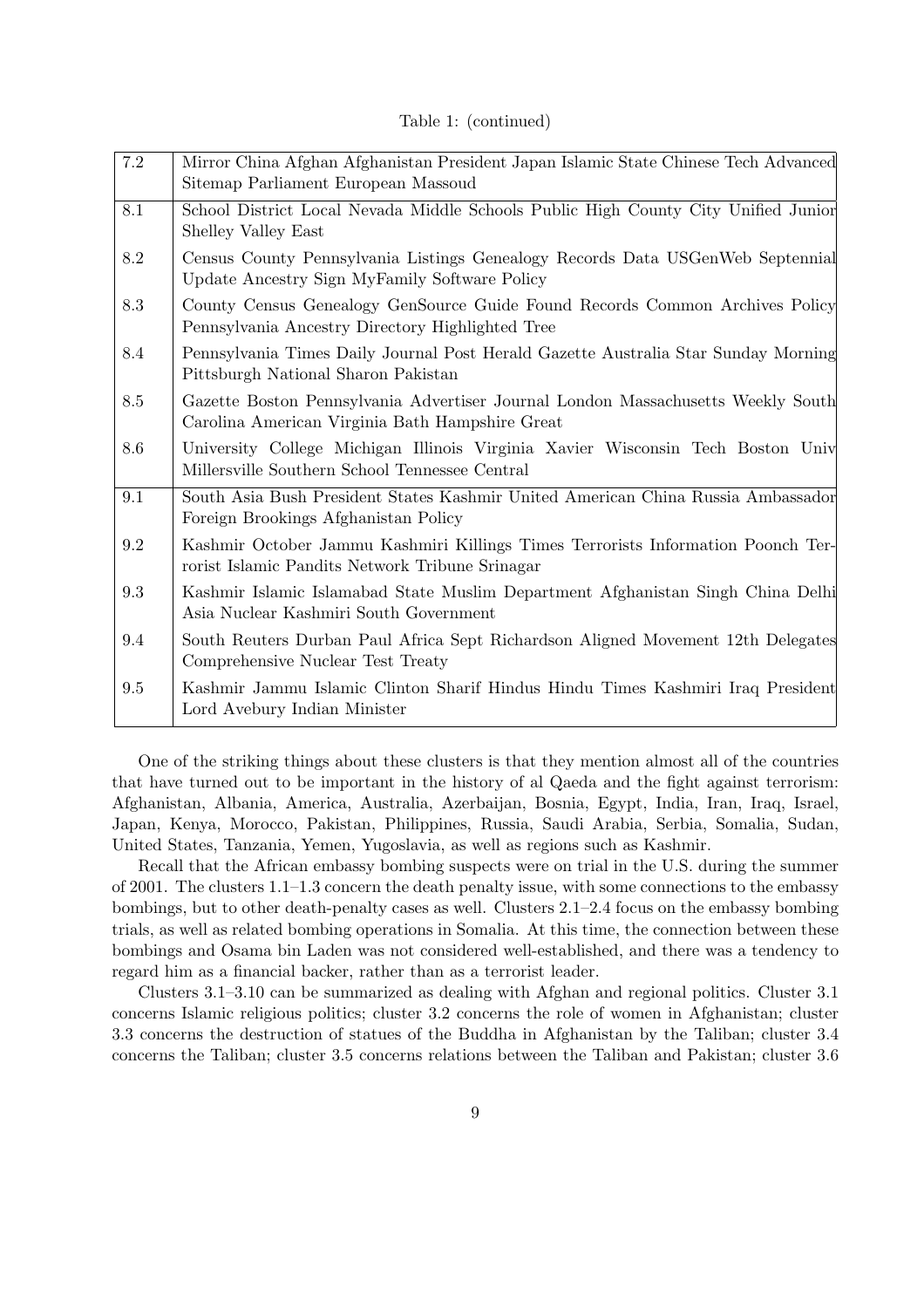has similar content but in a wider context; cluster 3.7 concerns mujahideen groups and leadership; cluster 3.8 consists of pro-Taliban propaganda; cluster 3.9 concerns the role of heroin in the region; and cluster 3.10 concerns perceived U.S. aggression towards Pakistan.

Clusters 4.1–4.12 can be summarized as history and geography. Clusters 4.1–4.6 provide background on Islamic countries from the former Soviet Union through to India. Cluster 4.7 concerns U.S. history and geography. Cluster 4.8 concerns human rights, while cluster 4.12 contains anti-Taliban propaganda. Clusters 4.9–4.11 are nice examples of shifts in ontologies: 4.9 gives telephone country codes; 4.10 contains details of country-specific properties such as postage stamps; and 4.11 contains details of currencies. These clusters might be considered as indicating the extent to which the initial search terms reflect a global phenomenon.

Clusters 5.1–5.4 have content specific to the Balkans, both the conflicts following the breakup of Yugoslavia, and the subsequent civil war in Kosovo.

Clusters 6.1–6.5 can be summarized as history. Cluster 6.1 is about clashes between religions, particularly in the past two centuries. Cluster 6.2 contains some of the historical material used by Salafist Islam to justify its jihad against the west. Cluster 6.3 concerns the older history of the Philippines, and cluster 6.4 the more recent Islamic history. Finally, cluster 6.5 is a summary of Pacific history. This set of clusters is particularly interesting because it makes the connection between Middle Eastern al Qaeda and the Islamic terrorist organizations in the Far East, including the Moro Islamic Liberation Front.

Clusters 7.1–7.2 are the least consistent. Cluster 7.1 contains further material on the oppression of women in Afghanistan; while cluster 7.2 contains Chinese commentary on the Taliban.

Clusters 8.1–8.6, as expected, are internally cohesive, are not sufficiently contextualized to be useful. The occurrence of the word 'York' produces several clusters concerning York County in Pennsylvania. Cluster 8.4 and 8.5 concern newspapers, while cluster 8.6 concerns radio stations.

Clusters 9.1–9.5 are generally concerned with the situation in Kashmir and its connections. Cluster 9.1 concerns Indian, Pakistani, and Afghan terrorism. Cluster 9.2 focuses on terrorism in Kashmir. Cluster 9.3 concerns terrorism in the wider Asian context. Cluster 9.4 concerns the nuclear non-aligned movement, as a result of the development of nuclear weapons by both India and Pakistan. Finally, cluster 9.5 concerns that likelihood that Pakistan will follow the path of Iraq towards rogue statehood.

How effective would the content of these clusters have been at guiding decision making in the immediate aftermath of the September 11th attacks? Almost certainly, most of this content was available, in some form, to intelligence organizations. The structure imposed by textscAthens might have been suggestive about the relative importance of various aspects. For example, it is clear from these results how widespread the connections were between al Qaeda and Islamic terrorism groups and factions in other settings (for example, Salafist terrorists who are non-Arabs, or are geographically remote from the historical center of Islamic terrorism); and how weak the connections between al Qaeda and Iraq were. These results might also have provided further evidence for the importance of bin Laden as a guiding hand behind many trends that seemed, at the time, to be unconnected. It is certainly the case that the clusters collected here provide a fairly complete primer on Salafist Islamic terrorism that would have informed, for example, the media of the scale of the problem in the immediate aftermath of the attacks.

What is missing is any connection between al Qaeda in its Middle East incarnation, and Salafist terrorist groups in Europe, including the related groups in countries such as Algeria and Morocco. This appears to be justified by the scarcity, at that time, of any web content making connections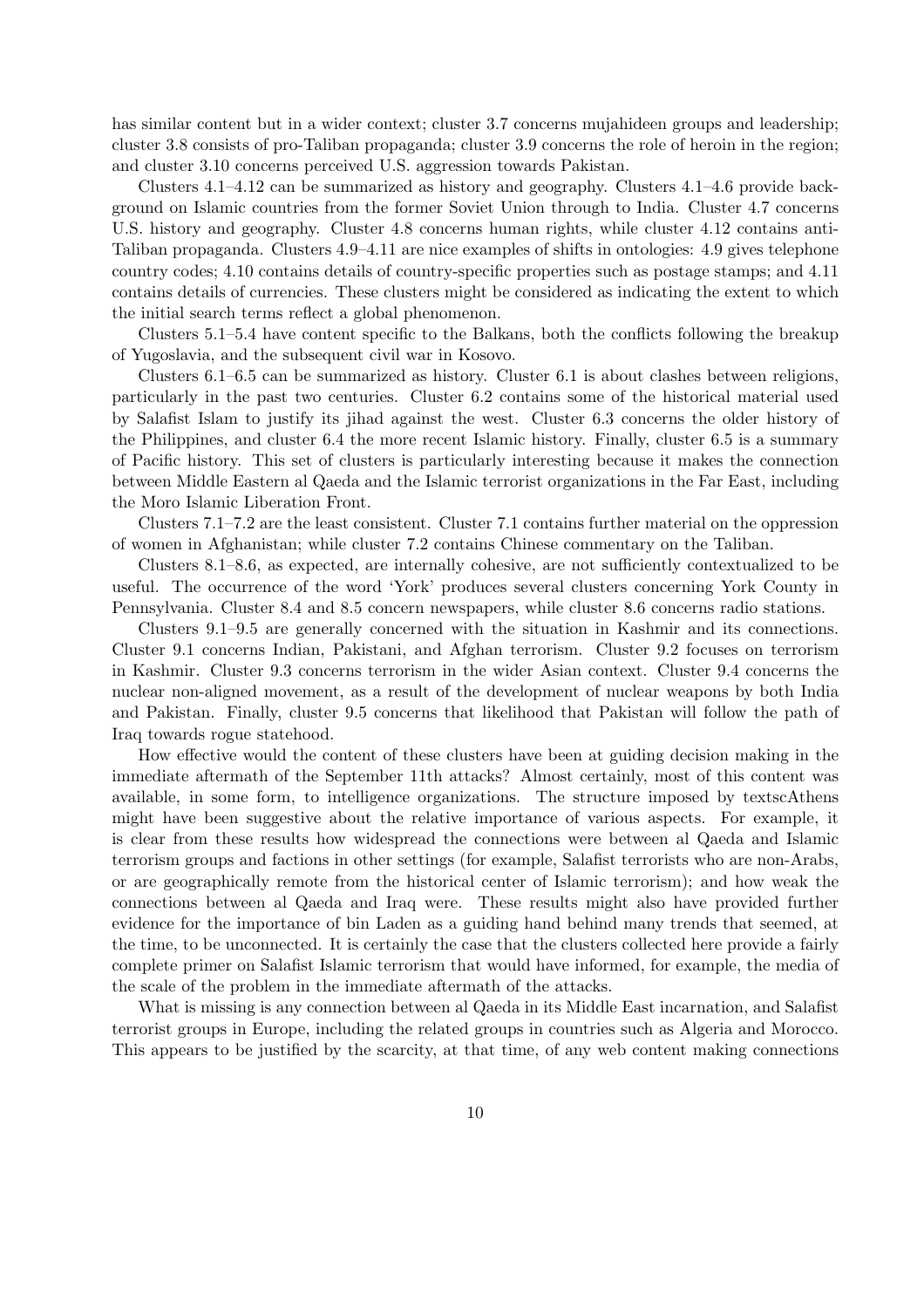between these two subgroups; such pages as do exist are mostly about the Balkans (which are contained in Clusters 5.1–5.4).

### 4 Conclusions

Intelligence analysts need tools that allow them to work with large information spaces, and which help them to break out of preconceptions to consider a larger fraction of the hypotheses that the available data may support. Exploratory data mining can help with the second problem, but is not directly useful for information repositories such as the world wide web.

The ATHENS system is designed to address both problems by piggybacking on existing tools such as search engines to fetch appropriate subsets of the huge available data; and by using contextualized searches to go beyond the limitations of an analyst's existing knowledge.

We have demonstrated the use of the system by generating the knowledge it would have produced if started from "al Qaeda" and "bin Laden" on September 12th, 2001. The results demonstrate the effectiveness of the system, and are also of some inherent interest.

Software: The Athens system is available from www.cs.queensu.ca/home/skill/athens.html.

## References

- [1] W.E. Baker and R.B. Faulkner. The social organization of conspiracy: Illegal networks in the heavy electrical equipment industry. American Sociological Review, 58:837–860, December 1993.
- [2] British National Corpus (BNC), 2004. www.natcorp.ox.ac.uk.
- [3] T. Coffman, S. Greenblatt, and S. Marcus. Graph-based technologies for intelligence analysis. CACM, 47(3):45–47, March 2004.
- [4] J. Corbin. Al-Qaeda: In Search of the Terror Network that Threatens the World. Thunder's Mouth Press, 2002.
- [5] United States Government. Final Report of the National Commission on Terrorist Attacks Upon the United States. 2004.
- [6] M. Granitzer, W. Keinreich, V. Sabol, and G. Dosinger. WebRat: Supporting Agile Knowledge Retrieval through Dynamic, Incremental Clustering and Automatic Labelling of Web Search Results. In Twelth IEEE International Workshops on Enabling Technologies: Infrastructure for Collaborative Enterprises (WETICE'03), 1080–1383, 2003.
- [7] R. Gunaratna. Inside al Qaeda. Berkley Publishing Group, 3rd edition, 2003.
- [8] D. Jensen and J. Neville. Data mining in social networks. Invited presentation to the National Academy of Sciences Workshop on Dynamic Social Network Modeling and Analysis, November 2003.
- [9] H. Liu. MontyTagger v1.2, 2003. web.media.mit.edu/hugo/montytagger.